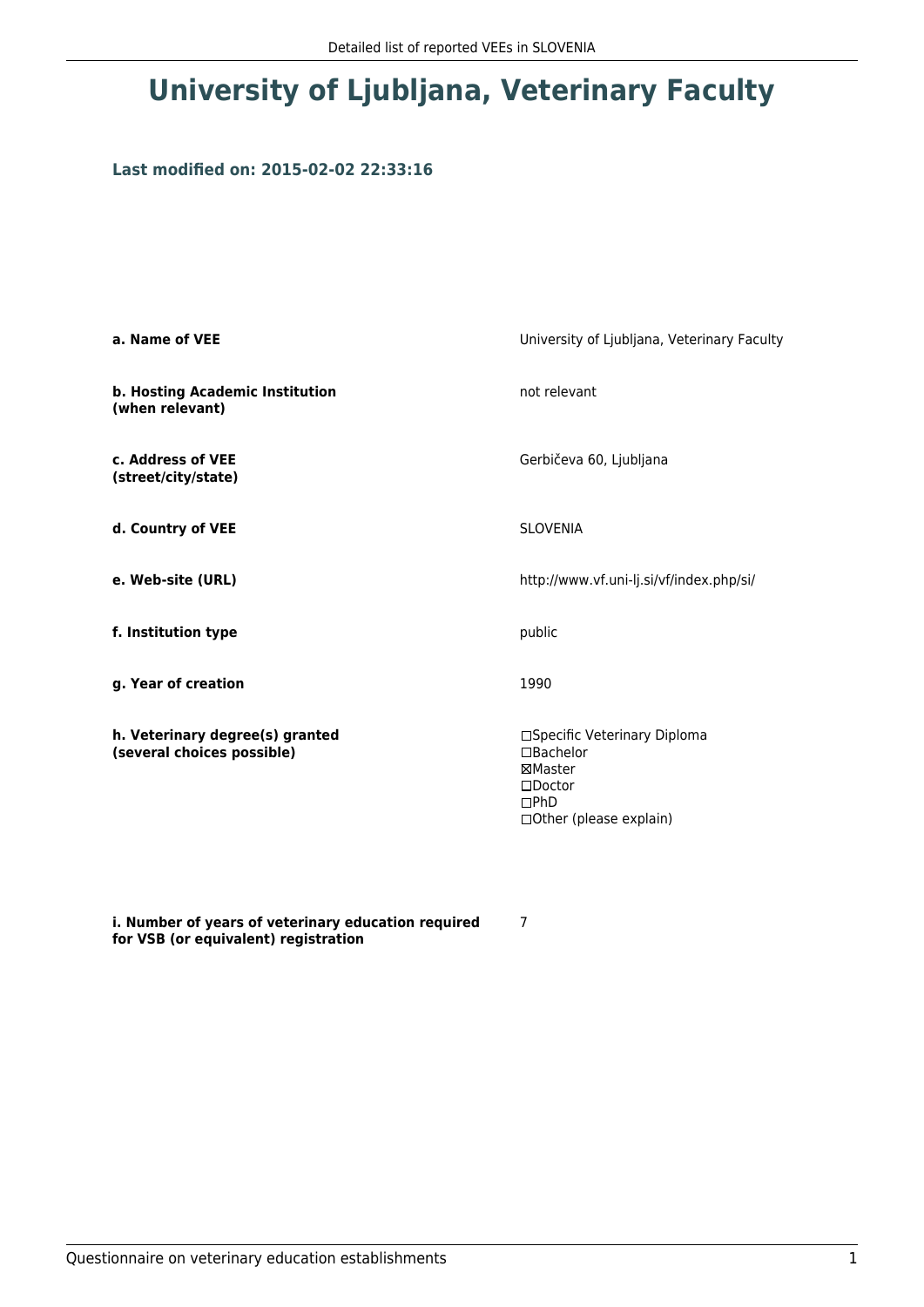## **j. Average number of veterinary students per class**

|                                                                                                   | 1st Year                                                                                                                                                              | 51-100                                                               |
|---------------------------------------------------------------------------------------------------|-----------------------------------------------------------------------------------------------------------------------------------------------------------------------|----------------------------------------------------------------------|
|                                                                                                   | 2d Year                                                                                                                                                               | 51-100                                                               |
|                                                                                                   | 3d Year                                                                                                                                                               | $0 - 50$                                                             |
|                                                                                                   | 4th Year                                                                                                                                                              | $0 - 50$                                                             |
|                                                                                                   | <b>5th Year</b>                                                                                                                                                       | 51-100                                                               |
|                                                                                                   | 6th Year                                                                                                                                                              | 51-100                                                               |
|                                                                                                   | 7th Year                                                                                                                                                              |                                                                      |
| k. Average number of veterinary graduates per year<br>from the establishment                      | $0 - 50$                                                                                                                                                              |                                                                      |
| I. Minimum education required for admission to the<br>establishment<br>(several choices possible) | ⊠High School University Entrance<br>Qualification<br>□Pre-Veterinary Science Diploma<br>□Pre-Veterinary Science Degree<br>□Other specific VEE entrance qualifications |                                                                      |
| m. Is there a selection procedure at<br>(several choices possible)                                | ⊠National level<br>$\Box$ State level<br>□Establishment level                                                                                                         |                                                                      |
| n. National accreditation/certification/approval                                                  | Yes                                                                                                                                                                   |                                                                      |
|                                                                                                   | <b>Accrediting agency:</b>                                                                                                                                            |                                                                      |
|                                                                                                   | <b>Name of the Agency</b>                                                                                                                                             | Council of the<br>Republic of<br>Slovenia for<br>Higher<br>Education |
|                                                                                                   | <b>Address of the</b><br><b>Agency</b>                                                                                                                                | Trg OF 13                                                            |
|                                                                                                   | Country of the<br><b>Agency</b>                                                                                                                                       | Ljubljana                                                            |
|                                                                                                   | Date granted (yyyy-<br>mm-dd)                                                                                                                                         | 2007-12-14                                                           |
|                                                                                                   | <b>Period of validity</b><br>(years)                                                                                                                                  | 7                                                                    |
|                                                                                                   |                                                                                                                                                                       |                                                                      |

**o. Regional accreditation/certification/approval** No